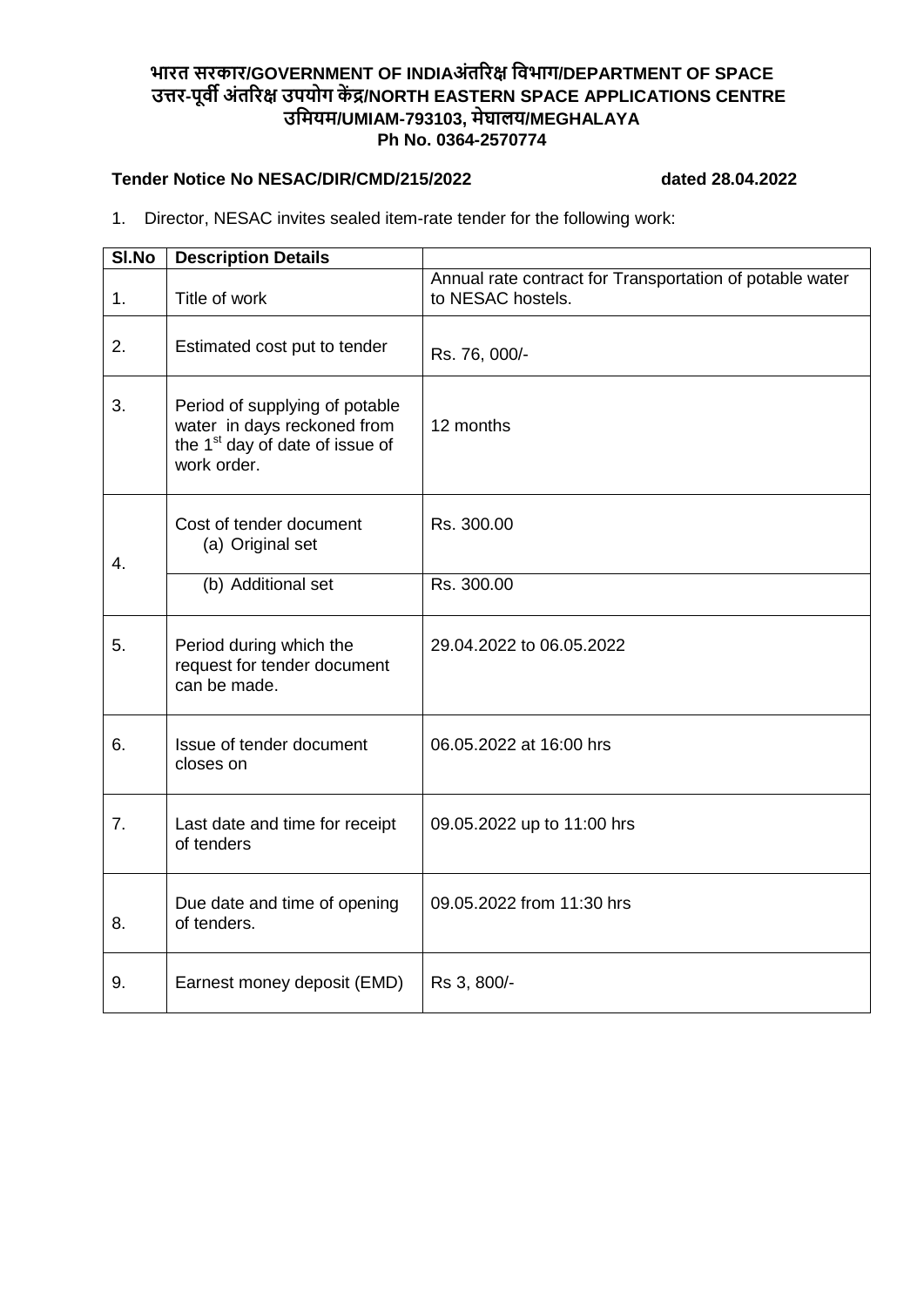## 2. **Eligibility Criteria for Issue of Tender Documents: –**

Tender documents will be issued only to those who satisfy the following eligibility criteria:

| SI.<br><b>No</b> | <b>Eligibility Criteria</b>                                                                                                                                                                                        | <b>Documentary</b><br>the<br>proof for<br>eligibility<br>(Self attested copies to be<br>submitted) |
|------------------|--------------------------------------------------------------------------------------------------------------------------------------------------------------------------------------------------------------------|----------------------------------------------------------------------------------------------------|
|                  | The tenderer shall possess in his name a reasonably<br>vehicle tanker with necessary<br>pumping<br>aood<br>arrangement to the over head tank and proof may be<br>furnished. Proof may be a copy of RC book.        |                                                                                                    |
| 2                | The tenderer should posses the following:<br>Schedule Tribe certificate for tribal resident in<br>Meghalaya state.<br>OR.<br>ii. Trade license from Khasi Hills Autonomous<br>District Council (KHADC) for others. | <b>Authority</b><br><b>Competent</b><br><b>From</b><br>Shall be submitted along with<br>the tender |

3. Issue of tender documents on the basis of the documentary eligibility alone will not make a tenderer eligible for participating in the bidding. The documents furnished by the tenderers will be subjected to verification subsequently by Department. If found not meeting the requirement, such offers will be rejected.

4. On request in writing, with requisite fee in the form of Deposit at Call receipt/ Term Deposit Receipt/ Demand Draft of any Scheduled Bank issued in favour of **Director** *NESAC, Umiam, Meghalaya*,**payable at SBI, Barapani** of and eligibility documents specified above, tender documents along with all required documents can be obtained from *Office of the Director, NESAC, Umiam, Meghalaya.*, on any working day during the period mentioned in Para 1 above, except on Saturdays, Sundays and Public holidays.

5. (a) Tenders should be accompanied with Earnest Money Deposit for value specified in Para 1 above, in the form of Deposit at Call receipt/ Term Deposit Receipt of any Scheduled Bank issued in favour of **Director** *NESAC, Umiam, Meghalaya*, **payable at SBI, Barapani** (or) in the form of Bank guarantee issued by a scheduled bank. Earnest Money Deposit shall be valid for **180 days** from the due date of receipt of tenders.

(b) The MSME units claiming exemption of Tender cost/ EMD should submit MSME UDYOG ADHAR MEMORANDUM along with registration certificate issued by District Industries Centre (DIC) / Khadi & Industries board (KVIB)/ Coir band / National small industries commission (NSIC) / Directorate of Handicrafts and handlooms or any other body specified by ministry of MSME. The memorandum/certificate shall be valid as on due date/ extended due date of the tender.

6. Tenders should be submitted in three sealed covers as below,

*Cover i.* Containing Earnest money Deposit -This cover shall be super-scribed with 'Earnest money Deposit' and also the name of the work, NIT number and name of tenderer. Tenders without requisite EMD with full validity as specified in Para (5) above will be summarily rejected. The MSME units claiming exemption of tender cost/ EMD should submit attested hard copy of MSME UDYOG ADHAR MEMORANDUM or registration certificate as indicated in para 5 (ii)

*Cover ii.* Containing Techno-Commercial bid -This cover shall be super-scribed with 'Technical & Commercial Bid' and also the name of the work, NIT number and name of tenderer. This cover shall contain the full set of tender documents issued to the tenderer, (except the price bid – which should be in cover iii), duly filled in and signed. In case the tenderer intends any observation / comments / remarks on Departmental conditions and specifications, the same shall be brought out in the technical & commercial bid. Or else a confirmation that the tenderer agrees to the terms and conditions and specifications of the tender 'in toto' shall be enclosed.

*Cover iii.* Containing price bid – This cover shall be super-scribed with 'Price Bid' and also the name of the work, NIT number and name of tenderer. The tenderers shall quote rates in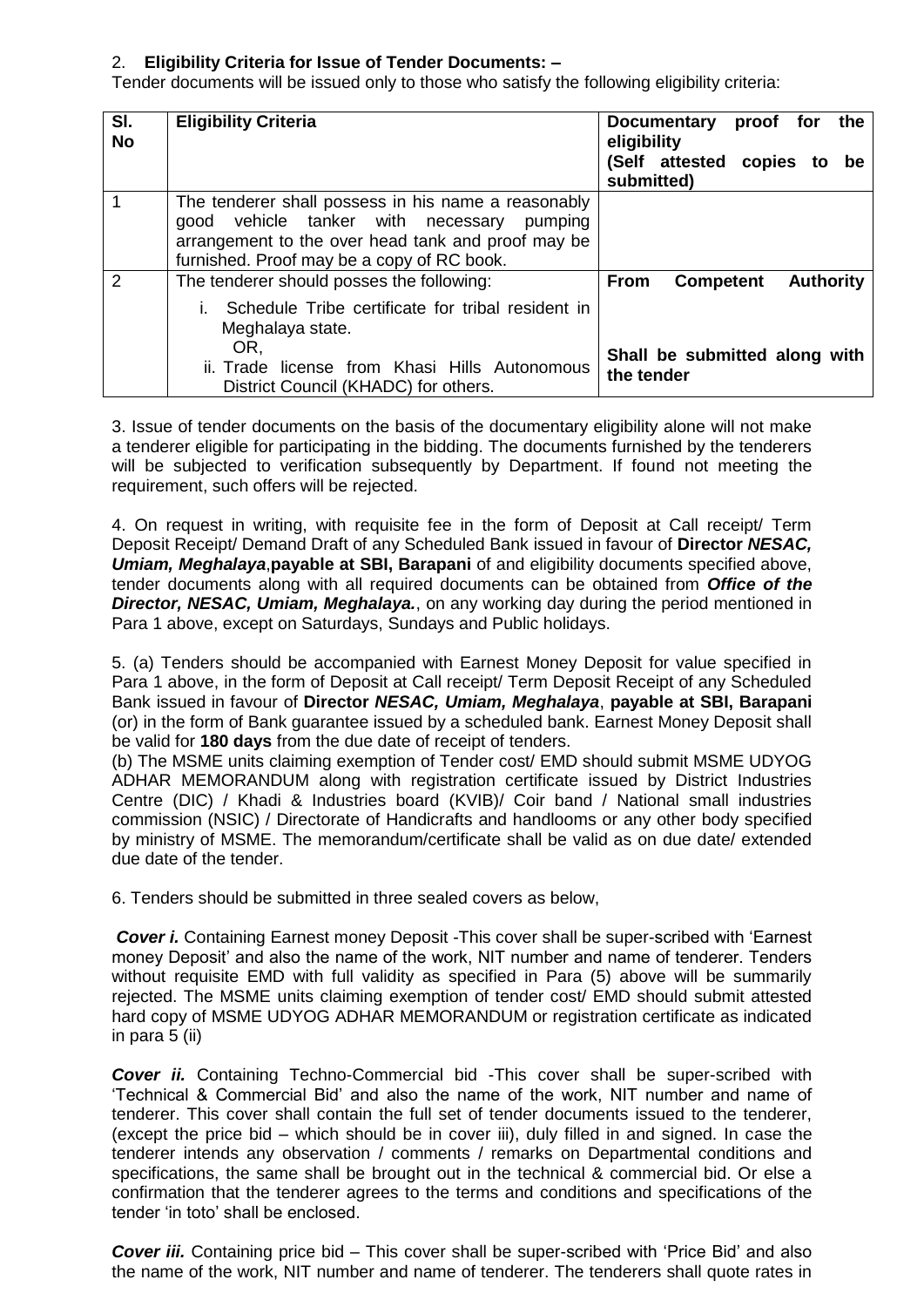figure as well as in words and amounts tendered by them. The amount for each item shall be worked out and requisite amount given. All corrections shall be attested by the dated initials of the tenderer. The rates shall be filled only on the price bid format furnished along with the tender document. Any conditions in the price bid will make the price bid invalid and liable for rejection.

## **All the three covers mentioned above shall be put in another sealed cover superscribing the name of work, NIT number and Name of Tenderer. Tenders submitted in any other manner will be rejected.**

7. Tender documents will be issued only on hard copy form. Price shall be quoted only on the price schedule / bill of quantities forming part of the original set of tender documents issued by Department and returned in original in cover (iii) specified in Para 6 above.

8. Tenderers shall sign all the pages of Technical & Commercial bid and Price bid without fail. The original full set of tender document, duly filled in at required pages should be returned along with the tender**.**

9. Tenders will be received and opened at the Office of **Director** *NESAC, Umiam, Meghalaya* on the stipulated date and time specified in Para 1 above. Delayed and late tenders will be summarily rejected. Tenders will be opened in the presence of attending tenderers or their authorized representatives.

10. On the due date of opening, the Cover (i) will be opened initially. Subsequently, on the same day Cover (ii) of those tenderers who furnished valid EMD only will be opened. On opening of Cover ii, Technical & commercial bid, further detailed scrutiny / evaluation will be carried out. During the evaluation of techno-commercial bids, the documents furnished by the tenderers will be scrutinized in detail. Any tender, found as not fulfilling the eligibility criteria will be rejected at this stage and such offers will not be considered for further processing. The price bid of only those tenderers who have been qualified during the scrutiny and technical evaluation will be opened separately on a specified date (with due intimation to the qualified bidders) and further processed, as per tender procedure/ stipulations.

11. Earnest money of the successful contractor will be converted into Performance guarantee. On completion of the work, the same will be returned

12. Intending tenderers may inspect the site before submitting the tenders, with the prior permission of **Director,** *NESAC, Umiam, Meghalaya*.

13. The tender accepting authority on behalf of Director, NESAC is not bound to accept the lowest or any other tender and reserves the authority to reject any or all the tenders received without assigning any reason. All tenders in which any of the prescribed condition is not fulfilled or any condition including that of conditional rebate is put forth by the tenderer shall be summarily rejected.

14. The tender accepting authority on behalf of Director, NESAC also reserves the right to alter the scope/ or reduce quantum of work before issue of work order and the tenderer shall not have any claim what so ever on this account.

15. The tender accepting authority on behalf of Director, NESAC reserves the right of accepting the whole or any part of the tender and the tenderer shall be bound to perform the same at the rate quoted.

16. Canvassing directly or indirectly, in connection with tender is strictly prohibited and the tenders submitted by the contractors who resort to canvassing will be liable for rejection.

17. The tender accepting authority reserves the option to give preferences to the offers in accordance with the policies of the Government from time to time.

18. The contractor shall not be permitted to tender for works in the Division of that particular Centre of the Department responsible for award and execution of contracts for which his/her near relative is working. He/she shall also intimate the names of persons who are working with him in any capacity or are subsequently employed by him and who are near relatives to